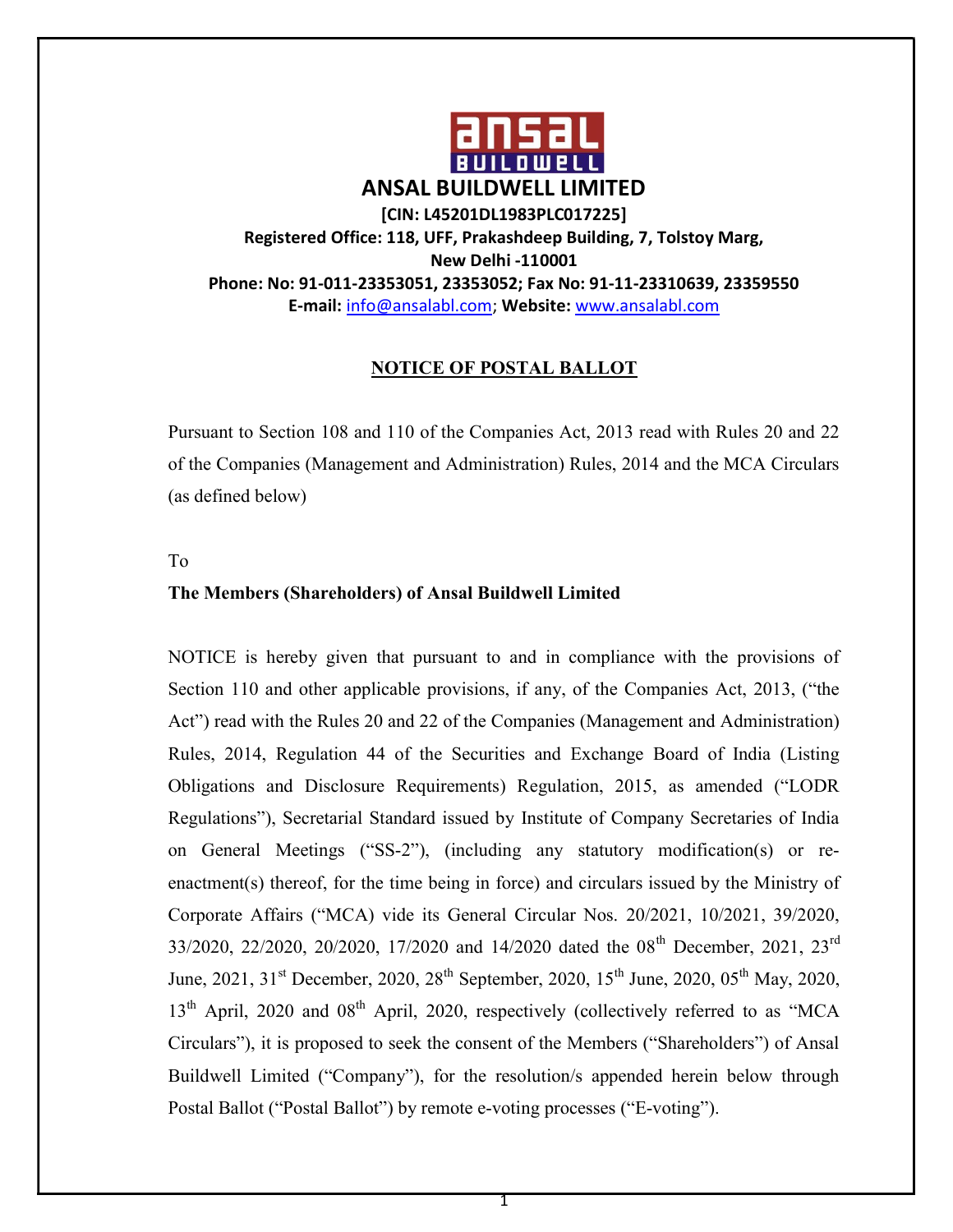The Explanatory Statement pertaining to the proposed Resolution/s setting out the material facts and the reasons thereof is annexed hereto alongwith this Notice for your kind consideration.

In compliance with the provisions of Sections 108 and other applicable provisions of the Companies Act, 2013 read with Rule 20 of the Companies (Management and Administration) Rules, 2014, SS-2 and the Regulation 44 of the LODR Regulations, the Company is pleased to offer E-voting facility to all the members of the Company to enable them to cast their votes electronically. The Company has engaged services of M/s Link Intime India Private Limited ("Registrar", RTA or "Link Intime") our Registrar, for facilitating E-voting. The communication of assent/dissent of the Members on the resolution/s will only take place through the E-voting system.

The E-voting facility is available at the link https://instavote.linkintime.co.in. The said Portal for E-voting will remain open for the Members for exercising their voting from Sunday, the  $1<sup>st</sup>$  May, 2022 at 09.00 a.m. Indian Standard Time ("IST") till Monday, the  $30<sup>th</sup>$  May, 2022 at 05.00 p.m. (IST), both days inclusive. For the process and the manner in which E-voting has to be undertaken by the members, please refer to the instructions for E-voting provided in the Notice.

The Postal Ballot Notice is being sent only by electronic mode to those members whose email addresses are registered with the Company/Depository Participants/Depositories in accordance with the aforesaid MCA Circulars, as on the cut-off date i.e. Friday, the  $22<sup>nd</sup>$ April, 2022.

Members may note that the Postal Ballot Notice shall also be available on the Company's website www.ansalabl.com. Website of Link Intime India Private Limited https://instavote.linkintime.co.in and websites of the Stock Exchange i.e. BSE Limited at www.bseindia.com respectively.

Due to difficulty in dispatch of the Notice alongwith the Explanatory Statement and Postal Ballot Form by post or courier etc., on account or threat posed by COVID-19 pandemic situation and as permitted under the MCA Circulars, the Company is sending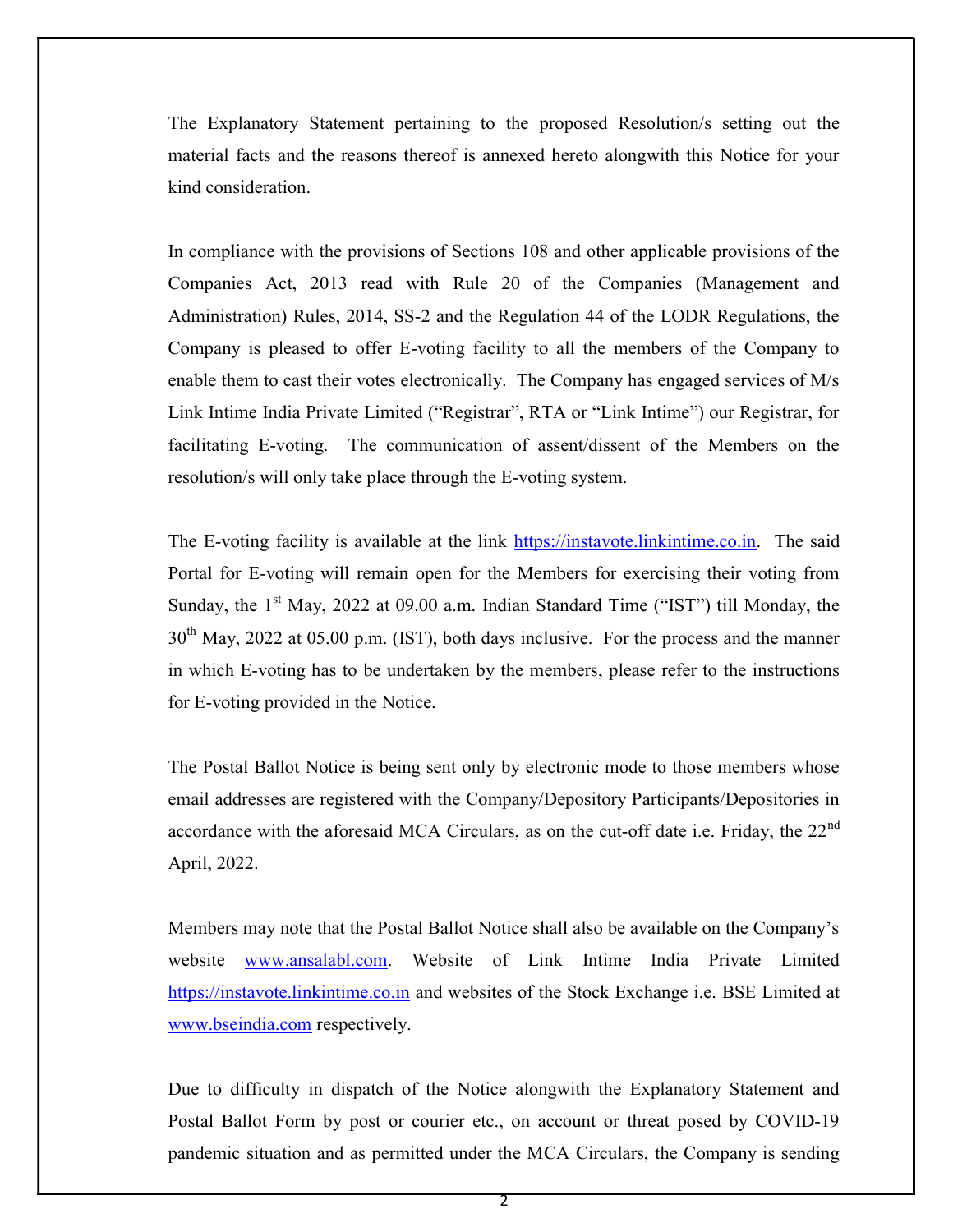the Notice in electronic form only. In compliance with Sections 108 and 110 of the Act read with the rules framed there under and the MCA Circulars, the Company has extended only the remote e-voting facility for its members, to enable them to cast their votes electronically instead of submitting the postal ballot form. The instructions for Evoting are appended to the Notice.

The Board of Directors of the Company have appointed Mr. Surrinder Kishore Kapahi, Practising Company Secretary (FCS No. 1407, C.P. No. 1118) of M/s Kapahi And Associates having its head office at Flat No. 7C, Evershine Apartments, Vikaspuri, New Delhi-110 018, as Scrutinizer for conducting the Postal Ballot process (including Evoting process) in a fair and transparent manner.

The Scrutinizer, after completion of scrutiny of Postal Ballot process (including Evoting), will submit his report to the Chairman or any other person authorized by his on Monday, the  $30<sup>th</sup>$  May, 2022. In addition to the results being communicated to the Stock Exchanges where securities of the Company are listed, the results along with Scrutinizer's report will also be placed on Company's website i.e. https:// www.ansalabl.com/and the website of the Registrar on https://instavote.linkintime.co.in, the result shall also be displayed on the Notice Board of the Company at its Registered Office.

### SPECIAL BUSINESS

1. To approve the appointment of Shri Shobhit Charla (DIN: 00056364) as Director of the Company.

To consider and, if thought fit, to pass the following resolution as an Ordinary Resolution:-

"RESOLVED as an Ordinary Resolution that pursuant to Section 161 of the Companies Act, 2013 and all other applicable provisions, if any, of the Companies Act, 2013 ("Act"), and the Companies (Appointment and Qualification of Directors) Rules, 2014 (including any statutory modification or re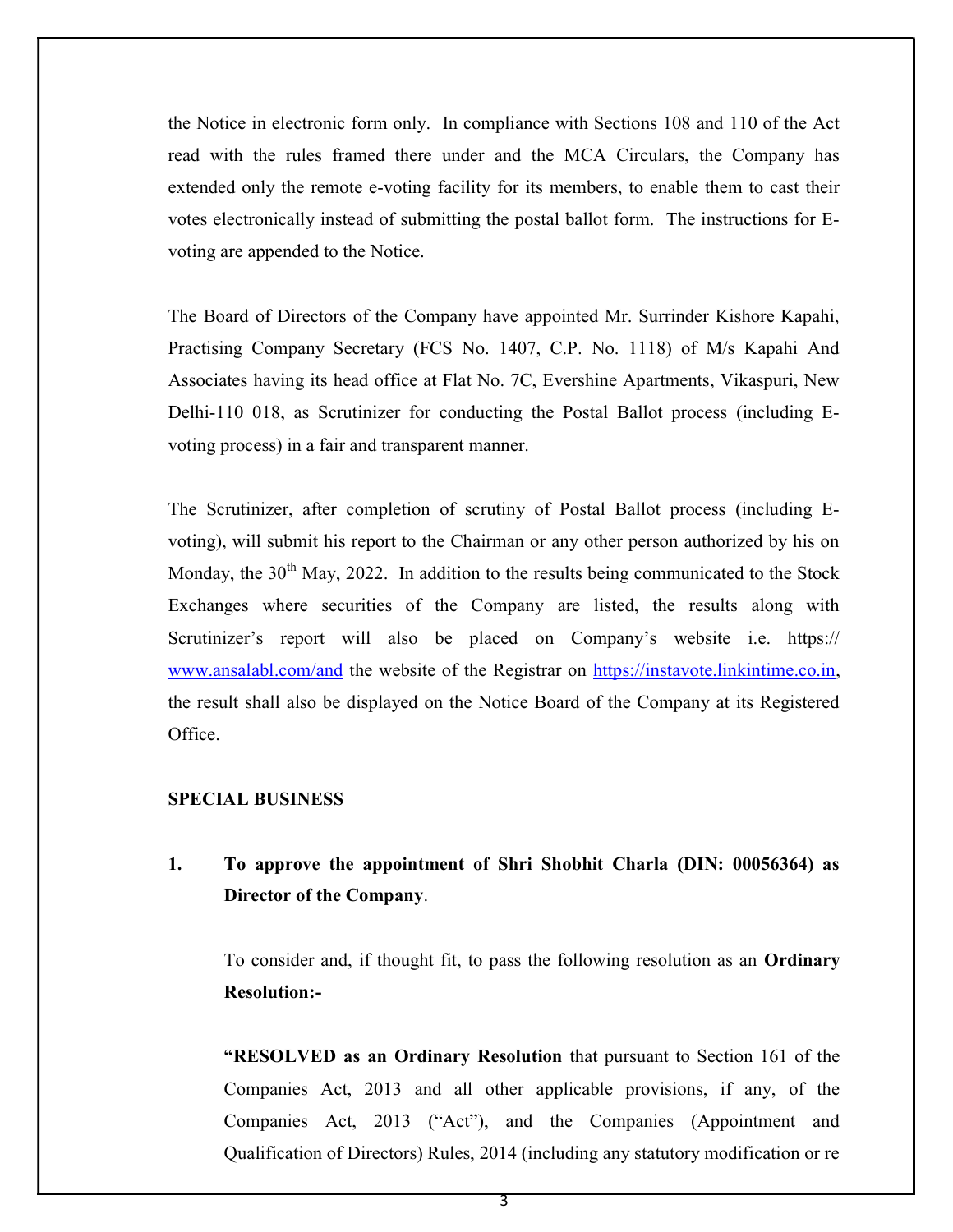enactment(s) thereof) and the provisions of Articles of Association of the Company, Shri Shobhit Charla (DIN: 00056364) who has been appointed as an Additional Director, w.e.f the  $29<sup>th</sup>$  March, 2022 on the Board of the Company on the recommendation/confirmation and approval of the Nomination and Remuneration Committee and the Board of Directors at their respective meetings held on the 29<sup>th</sup> March, 2022 with effect from this date, and who is not debarred from holding the office of directors pursuant to any SEBI's Order or any other authority, be and is hereby appointed as Director of the Company, liable to retire by rotation".

## 2. To approve the appointment of Shri Shobhit Charla (DIN: 00056364) as Whole Time Director of the Company

To consider and, if thought fit, to pass the following resolution as an Ordinary Resolution:-

"RESOLVED THAT as an Ordinary Resolution pursuant to the provision of Section, 149, 196, 197 and 203 and any other applicable provisions, if any, of the Companies Act, 2013 ("Act") and Companies (Appointment and Qualification of Directors) Rules 2014 read with Schedule V (including any statutory modification or re-enactment (s) thereof for the time being in force) and SEBI (Listing Obligations and Disclosure Requirements) Regulation 2015 as amended ("LODR" Regulations) and provisions of Articles of Association of the Company, as amended, from time to time and as recommended by the Nomination and Remuneration Committee. Shri Shobhit Charla (DIN: 00056364) be and is hereby appointed with effect from  $29<sup>th</sup>$  March, 2022 as a Wholetime Director of the Company for a period of 3 years, commencing from  $29<sup>th</sup> March, 2022$  to  $28<sup>th</sup> March, 2025$ , liable to retire by rotation on terms and conditions as set out below.

#### I BASIC SALARY

Basic Salary of Rs. 4,00,000/- ( Rupees Four Lakh only) per month in the grade of Rs. 4,00,000- 40,000- 5,20,000.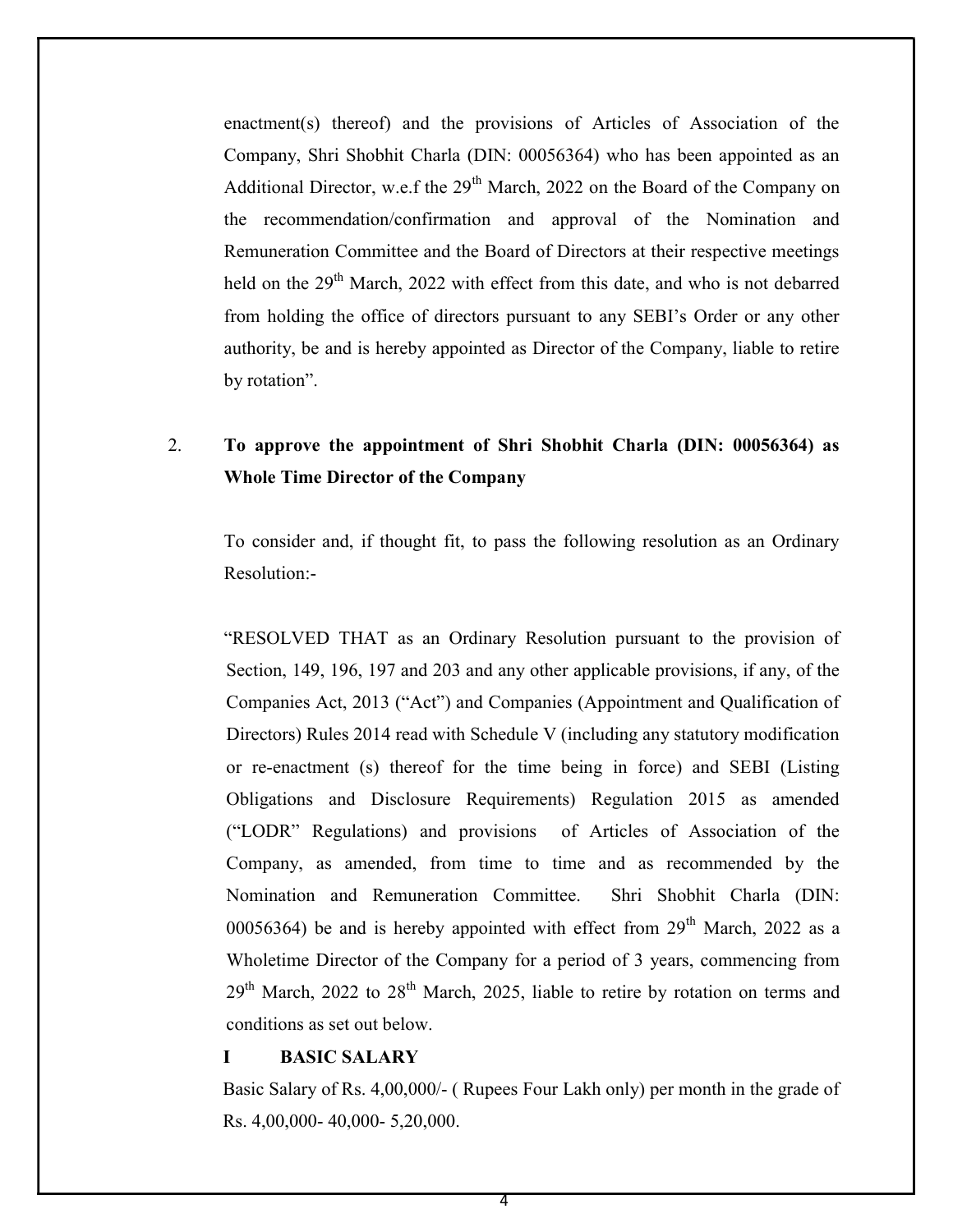### II. PERQUISITES

In addition to the above, he shall be entitled to the following perquisites:

- 1. Housing: Residential Furnished Accommodation (Company Leased) or in lieu thereof House Rent Allowance of Rs. 1,20,000/- p.m. or as may be revised time to time by the Nomination and Remuneration Committee and Board of Directors Meeting subject, however the same shall not exceed 30% of Basic Salary.
- 2. Medical Reimbursement : Expenses incurred for self and his family members subject to a ceiling of one month's Basic Salary in a year or three months Basic Salary over a period of three years.
- 3. Leave Travel Concession for self and family members once in a year not exceeding one month Basic Salary.
- 4. Company's contribution towards provident fund @ 12% of the Basic Salary or at such other rate as per the laws applicable in this behalf from time to time.
- 5. Gratuity in accordance with the Rules of the Company as applicable to the Senior Executives of the Company for each completed year of service.
- 6. Leave as per Company Rules.
- 7. Club Fee: Annual Fee of one Club but this fee shall not include entrance fee or life membership fee. Reimbursement of guest entertainment expenditure, incurred for business purposes only subject to a maximum of Rs. 1,00,000/- (Rupees one lac only) per annum.
- 8. Provision of Car and free Telephone/Communication facilities at Residence for business purpose.

His appointment shall be liable to retirement by rotation.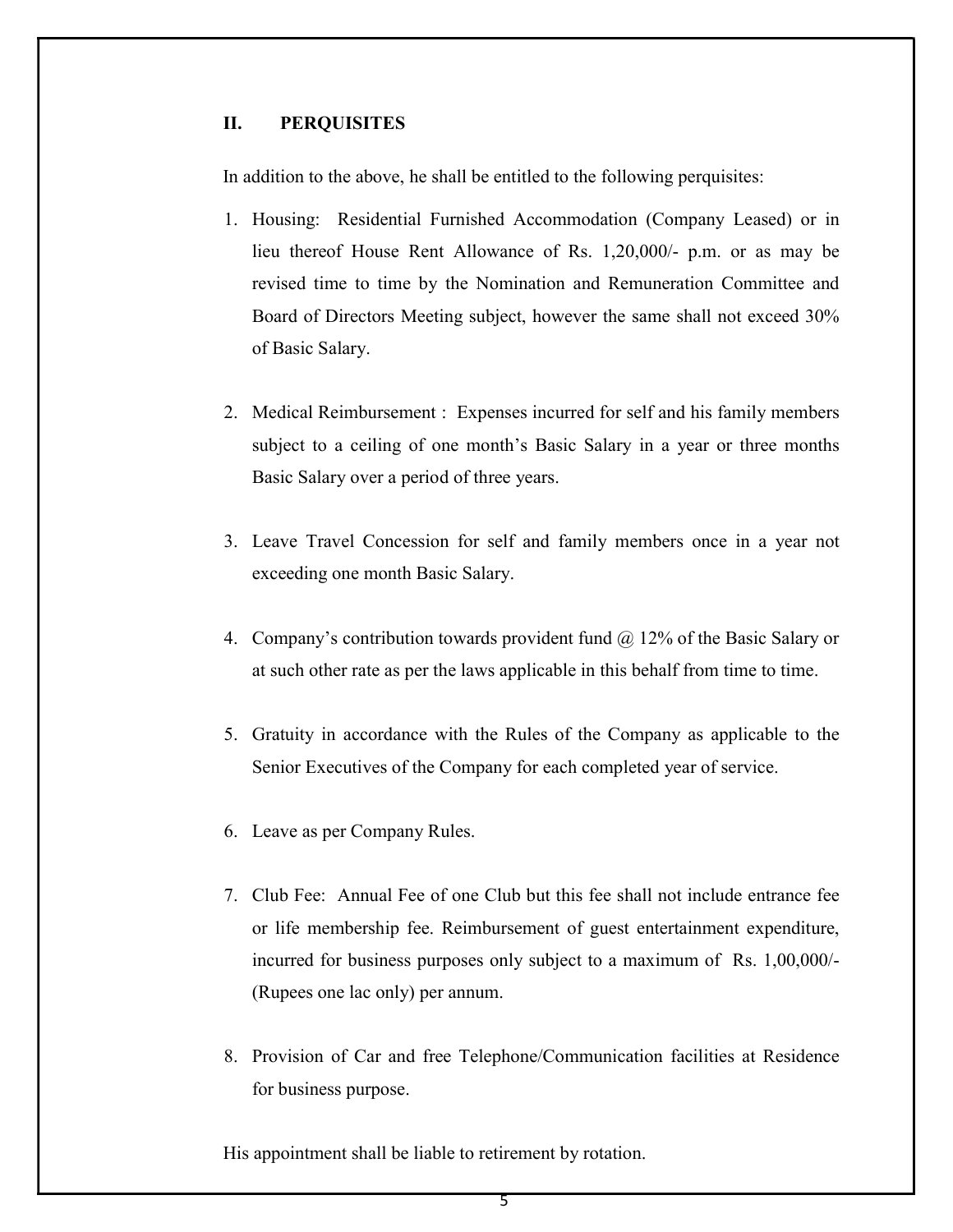The appointee shall be entitled to get one or more increments per annum on  $1<sup>st</sup>$ April of each year as may be recommended by the Nomination and Remuneration Committee and approved by the Board of Directors based on the appointee's performance within the above grade.

RESOLVED FURTHER THAT subject to recommendation of the Nomination and Remuneration Committee of the Company, the Board of Directors of the Company be and is hereby authorized to vary and/or revise the remuneration of the said Wholetime Director within the permissible Limits under the provisions of the Companies Act, 2013 or any statutory amendments thereto from time to time and to settle any question or difficulty in connection therewith or incidental thereto.

RESOLVED FURTHER THAT in the event of loss or inadequacy of profits in any financial year during the currency of tenure of service of the Wholetime Director, payment of salary, perquisites and other allowances shall be as aforesaid subject to the limits/approvals prescribed under Schedule-V of the Companies Act, 2013 as applicable from time to time and the actual remuneration payable shall be as recommended by the Nomination and Remuneration Committee and approved by the Board of Directors of the Company".

> By and on behalf of the Board of Director For Ansal Buildwell Ltd.

> > $Sd$ <sup>-</sup>

 (Ashok Babu) Sr. VP & Company Secretary FCS -2328

Regd. Office: 118, UFF, Prakashdeep Building, 7, Tolstoy Marg, New Delhi-110 001

Date:  $29<sup>th</sup>$  March, 2022 Place: New Delhi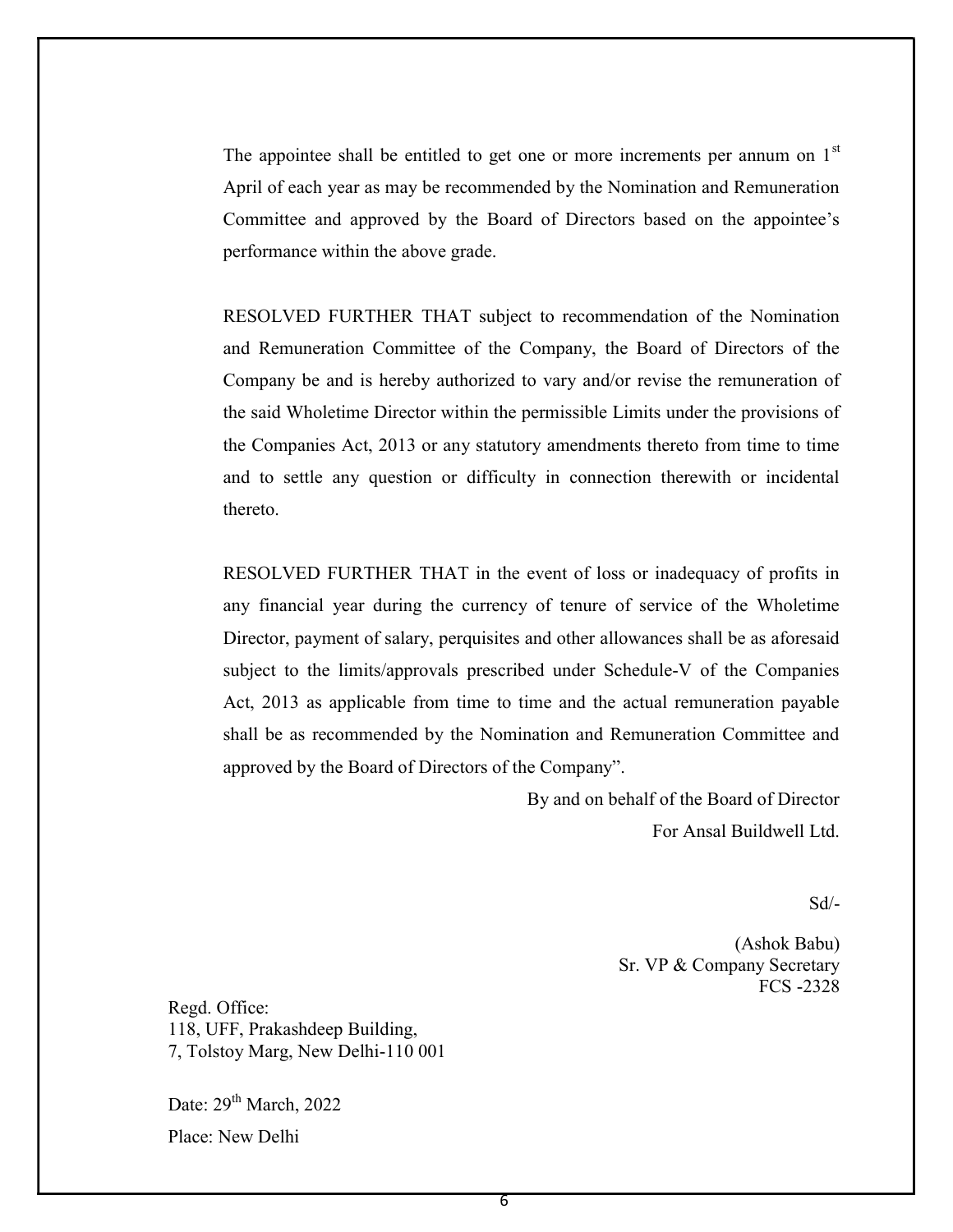Notes:-

- 1. An Explanatory Statement pursuant to Section 102 of the Companies Act, 2013 read with the Companies (Management and Administration) Rules, 2014, and Regulation 36(3) of LODR Regulations, setting out the material facts and reasons for the Resolution/s in respect of the business set out above is annexed hereto.
- 2. The Postal Ballot Notice is being sent only by electronic mode to all those Members whose email addresses are registered with the Company/Depository Participant/Depository, in accordance with the aforesaid MCA Circulars, as on the cut-off date i.e. Friday the 22nd April, 2022.
- 3. The voting rights of Members shall be in proportion to their share of the paid up Equity share capital of the Company as on the cut-off date i.e. the Friday, the 22nd April, 2022. Member having no voting rights should treat this Notice as an intimation only.
- 4. The Portal for remote electronic voting ("E-Voting") will remain open for the Members for exercising their voting from Sunday, the  $1<sup>st</sup>$  May, 2022 at 09.00 a.m. India Standard Time ("IST") till Monday, the  $30<sup>th</sup>$  May, 2022 at 05.00 p.m. (IST) ("conclusion time"), both days inclusive. Please note that E-voting module will be disabled for Voting by Link Initme India Private Limited after the said conclusion date and time. During this period, the Members of the Company holding shares either in physical form or dematerialized form as on Friday, the  $22<sup>nd</sup>$  April, 2022 ("cut-off date"), may cast their vote electronically. Once vote on a resolution is cast by the member, he/she shall not be allowed to change it subsequently or cast the vote again.
- 5. The resolution, if passed by the requisite majority, shall be deemed to have been passed on the last date specified by the Company for E-voting i.e. Monday, the  $30^{th}$  May, 2022.
- 6. All documents referred to in the Notice have been posted on the website of the Company www.ansalabl.com and be available for inspection until last date of Evoting of this Postal Ballot i.e. Monday, the  $30<sup>th</sup>$  May, 2022.
- 7. Members who have not yet registered their e-mail address are requested to get their e-mail addresses admitted by following the procedure given below: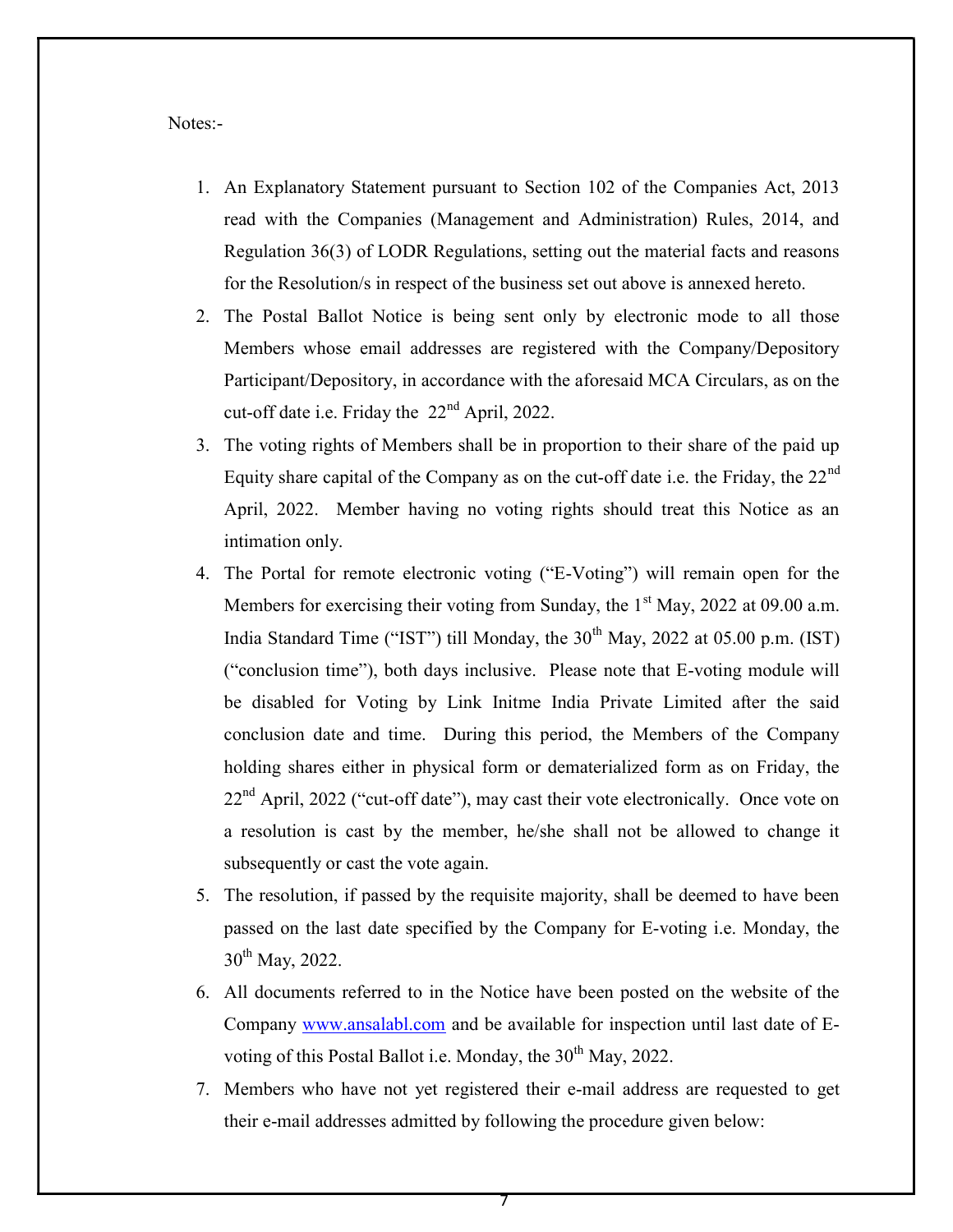- a) Members holding shares in physical mode and who have not registered/updated their email address with the Company are requested to register/update the same by writing to the Company with details of folio number and attaching a self-attested copy of PAN card at  $info@ansalabl.com$ or to Link Intime India Private Limited at shamwant.kushwah@linkintime.co.in Or shareholders can update their email address through the link viz. https://linkintime.co.in/emailreg/email register.html
- b) Members holding shares in dematerialized mode are requested to register/update their email addresses with the relevant Depository Participant.

In term of the SEBI's circular dated the  $03<sup>rd</sup>$  November, 2021, it is mandatorily required for all members holding shares in physical mode to furnish, PAN, KYC details (Address proof, Bank details, E-mail address and Mobile number) and nomination for all eligible folios to the RTA. The folios wherein any of the cited documents/details are not made available on or after  $01<sup>st</sup>$  April, 2023, shall be frozen by the RTA.

8. In compliance with the provisions of Sections 108, 110 and other applicable provisions of the Companies Act, 2013 read with Rules of the Companies (Management and Administration) Rules, 2014, Secretarial Standard 2 and the Regulation 44 of the LODR Regulations, the Company is pleased to offer remote E-voting facility to all the members of the Company to enable the members (shareholders) to cast their votes electronically on resolution/s set forth in this Postal ballot Notice.

### 9. Remote e-Voting Instructions for shareholders:

As per the SEBI circular dated  $09<sup>th</sup>$  December, 2020, individual shareholders holding securities in demat mode can register directly with the depository or will have the option of accessing various ESP portals from demat accounts.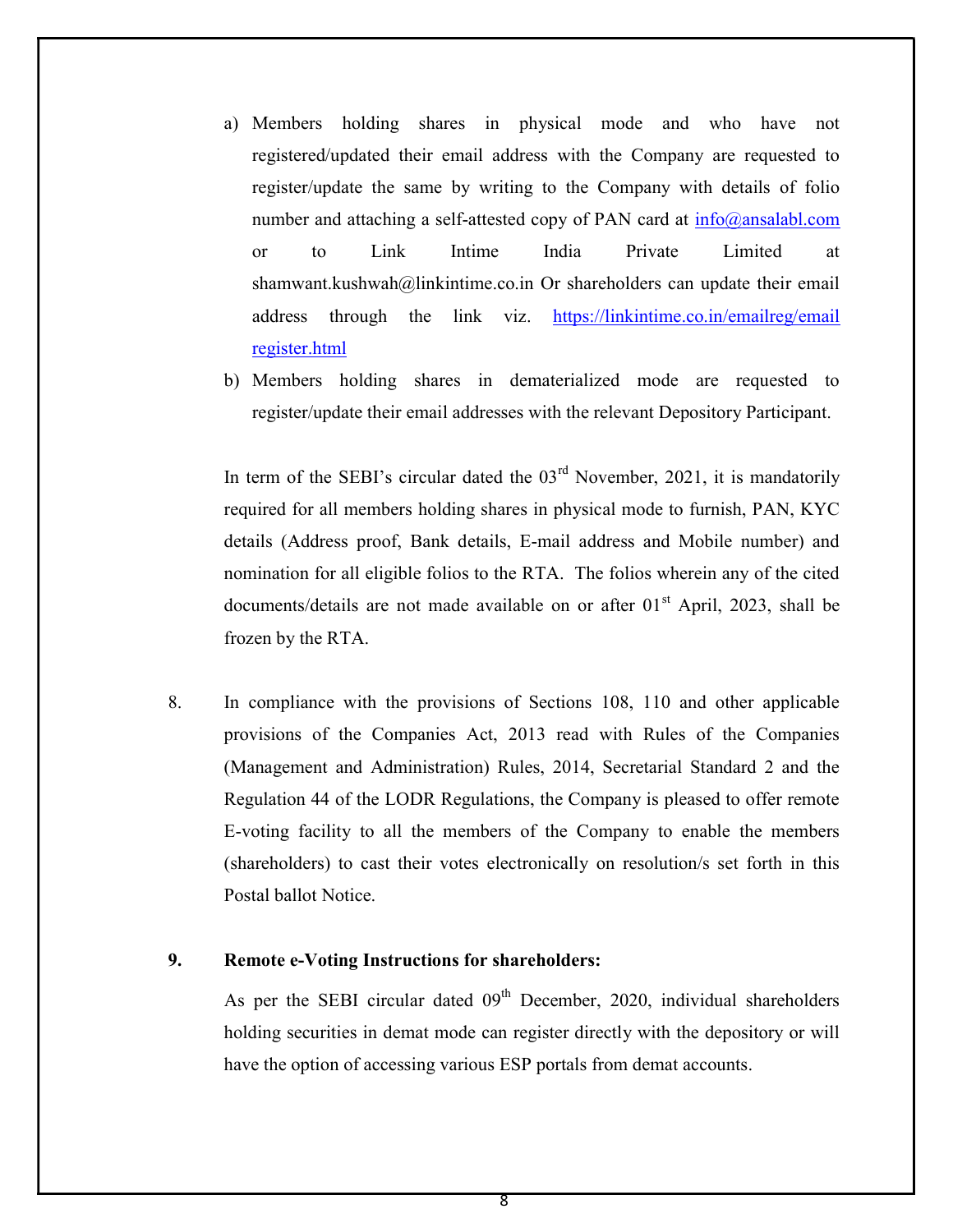Login method for individual shareholders holding securities in demat mode is given below:

### A. Individual Shareholders holding securities in demat mode with NSDL:

- 1. Existing IDeAS user can visit the e-Services website of NSDL viz… https://services nsdl.com either on a personal computer or on a mobile. On the e-Services home page click on the "Beneficial Owner" icon under "Login" which is available under 'IDeAS' section, this will prompt you to enter your existing User ID and Password. After successful authentication, you will be able to see e-Voting services under Value added services. Click on "Access to e-Voting" under e-Voting services and you will be able to see e-Voting page. Click on Ansal Buildwell Limited or e-Voting service provider name i.e. LINKINTIME and you will be re-directed to "InstaVote" website for casting your vote during the remote e-Voting period.
- 2. If you are not registered for IDeAS e-Services, option to register is available at https://eservices.nsdl.com Select "Register Online for IDeAS Portal" or click at https://eservices.nsdl.com/SecureWeb/IdeasDirectReg.jsp.
- 3. Visit e-Voting website of NSDL. Open web browser by typing the following URL: https://eservices.nsdl.com either on a personal computer or on a mobile. Once the home page of e-Voting system is launched, click on the icon "Login" which is available under 'Shareholder/Member' section. A new screen will open. You will have to enter your User ID (i.e. your sixteen-digit demat account number hold with NSDL), Password/OTP and a Verification Code as shown on the screen. After successful authentication, you will be redirected to NSDL Depository site wherein you can see e-Voting page. Click on Ansal Buildwell Ltd. or e-Voting service provider name i.e. LINKINTIME and you will be redirected to "InstaVote" website for casting your vote during the remote e-Voting period.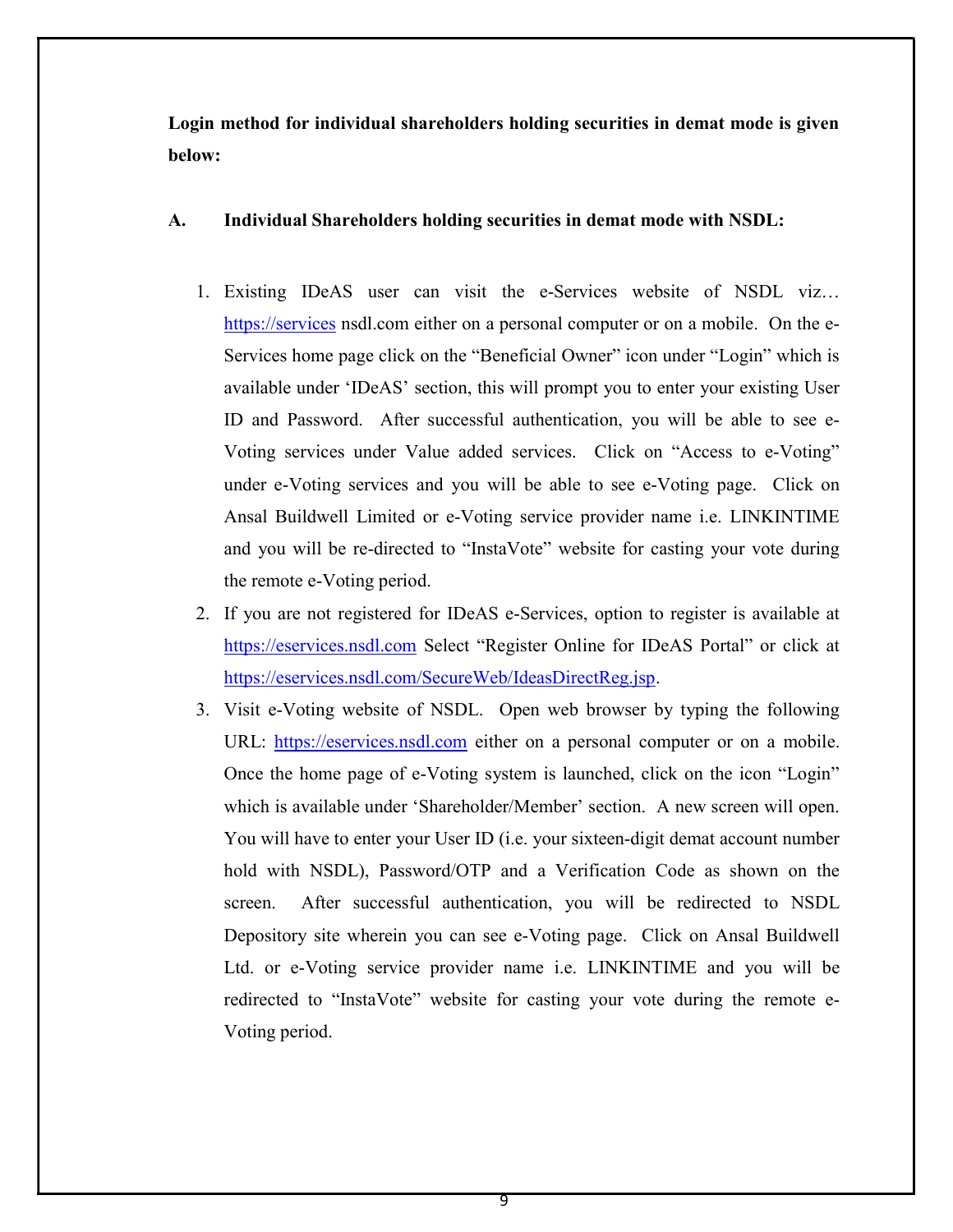## B. Individual Shareholders holding securities in demat mode with CDSL:

- 1. Existing users who have opted for Easi/Easiest, can login through their user ID and password. Option will be made available to reach e-Voting page without any further authentication. The URL for users to login to Easi/Easiest are https://web.cdslindia.com/myeasi/home/login or www.cdslindia.com and click on New System Myeasi.
- 2. After successful login of Easi/Easiest the user will be able to see the E-Voting Menu. The Menu will have links of e-Voting service provider i.e. LINKINTIME. Click on LINKINTIME and you will be redirected to "InstaVote" website for casting your vote during the remote e-Voting period.
- 3. If the user is not registered for Easi/Easiest, option to register is available at https://web.cdslindia.com/myeasi/Registration/EasiRegistration.
- 4. Alternatively, the user can directly access e-Voting page by providing demat account number and PAN No. from a link in www.cdslindia.com home page. The system will authenticate the user by sending OTP on registered Mobile & Email as recorded in the demat Account. After successful authentication, user will be provided links for the respective ESP i.e. LINKINTIME. Click on LINKINTIME and you will be redirected to "InstaVote" website for casting your vote during the remote e-Voting period.

# C. Individual Shareholders (holding securities in demat mode) login through their depository participants)

You can also login using the login credentials of your demat account through your Depository Participant registered with NSDL/CDSL for e-Voting facility. Upon logging in, you will be able to see e-Voting option. Click on e-Voting ooption,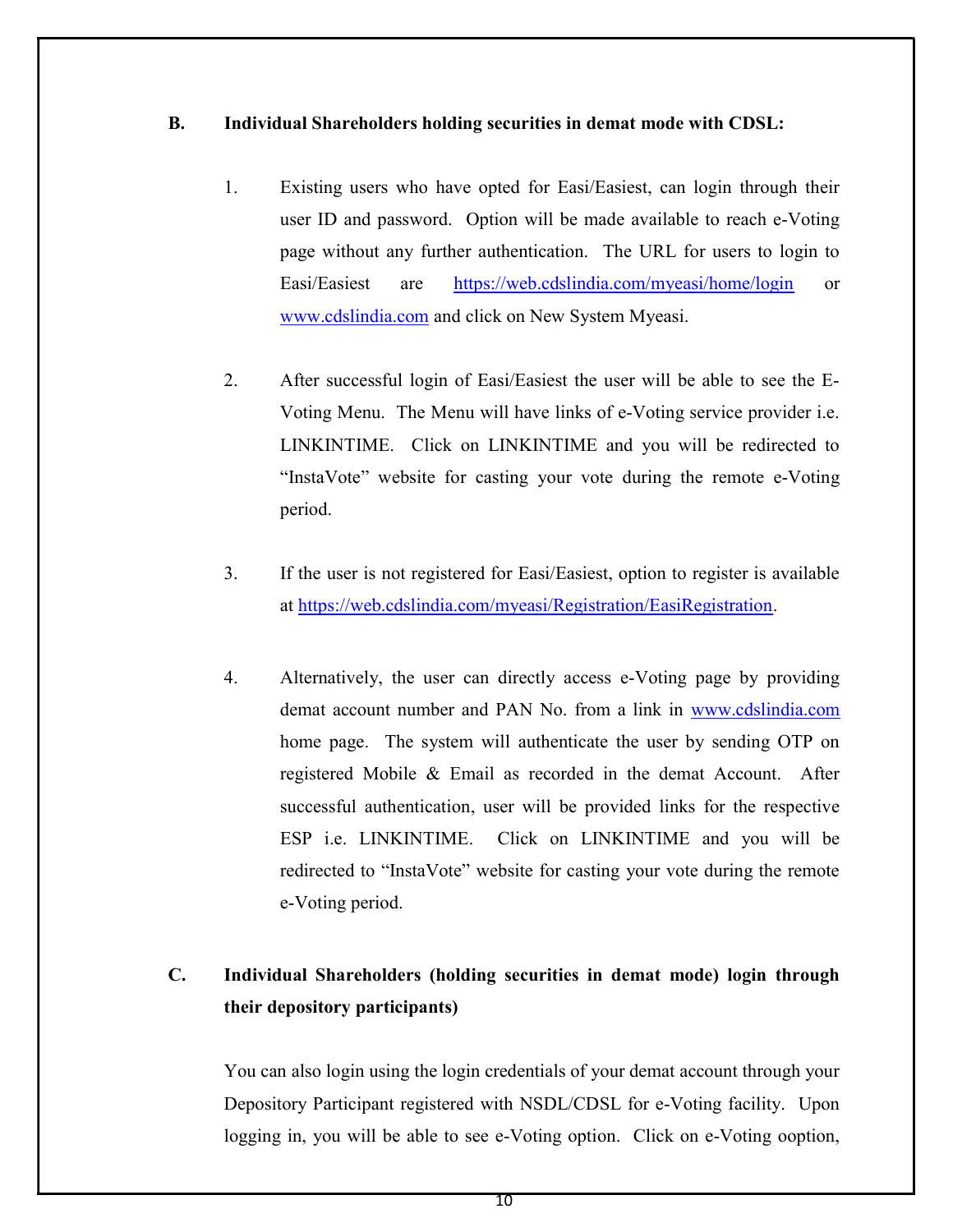you will be redirected to NSDL/CDSL Depository site after successful authentication, wherein you can see e-Voting feature. Click on Ansal Buildwell Limited or e-Voting service provider name i.e. LINKINTIME and you will be redirected to "InstaVote" website for casting your vote during the remote e-Voting period.

## Login method for Individual shareholders holding securities in physical form is given below:

Individual Shareholders of the company, holding shares in physical form as on the cut-off date for e-voting may register for e-Voting facility of Link Intime as under:

- 1. Open the internet browser and lauch the URL: https://Instavote.linkintime.co.in
- 2. Click on "Sign Up" under 'SHAREHOLDER' tab and register with your following details:-
	- A. User ID: Shareholders holding shares in physical from shall provide Event No + Folio Number registered with the Company.
	- B. PAN: Enter your 10 digit Permanent Account Number (PAN) (Shareholders who have not updated their PAN with the Depository Participant (DP)/Company shall use the sequence number provided to you, if applicable.
	- C. DOB/DOI: Enter the Date of Birth (DOB)/Date of Incorporation (DOI) (As recorded with your DP/Company – in DD/MM/YYYY format)
	- D. Bank Account Number: Enter your Bank Account Number (last for digits),as recorded with your DP/Company.

\*Shareholders/members holding shares in **physical form** but have not recorded 'C' and 'D' shall provide their Folio Number in 'D' above.

- Set the password of your choice (The password should contain minimum 8 characters, at least one special Character  $(Q)$ !#\$&\*), at least one numeral, at least one alphabet and at least one capital letter).
- Click "confirm" (Your password is now generated).
- 3. Click on 'Login' under 'SHAREHOLDER' tab.
- 4. Enter your User ID, Password and Image Verification (CAPTCHA) Code and click on 'Submit'.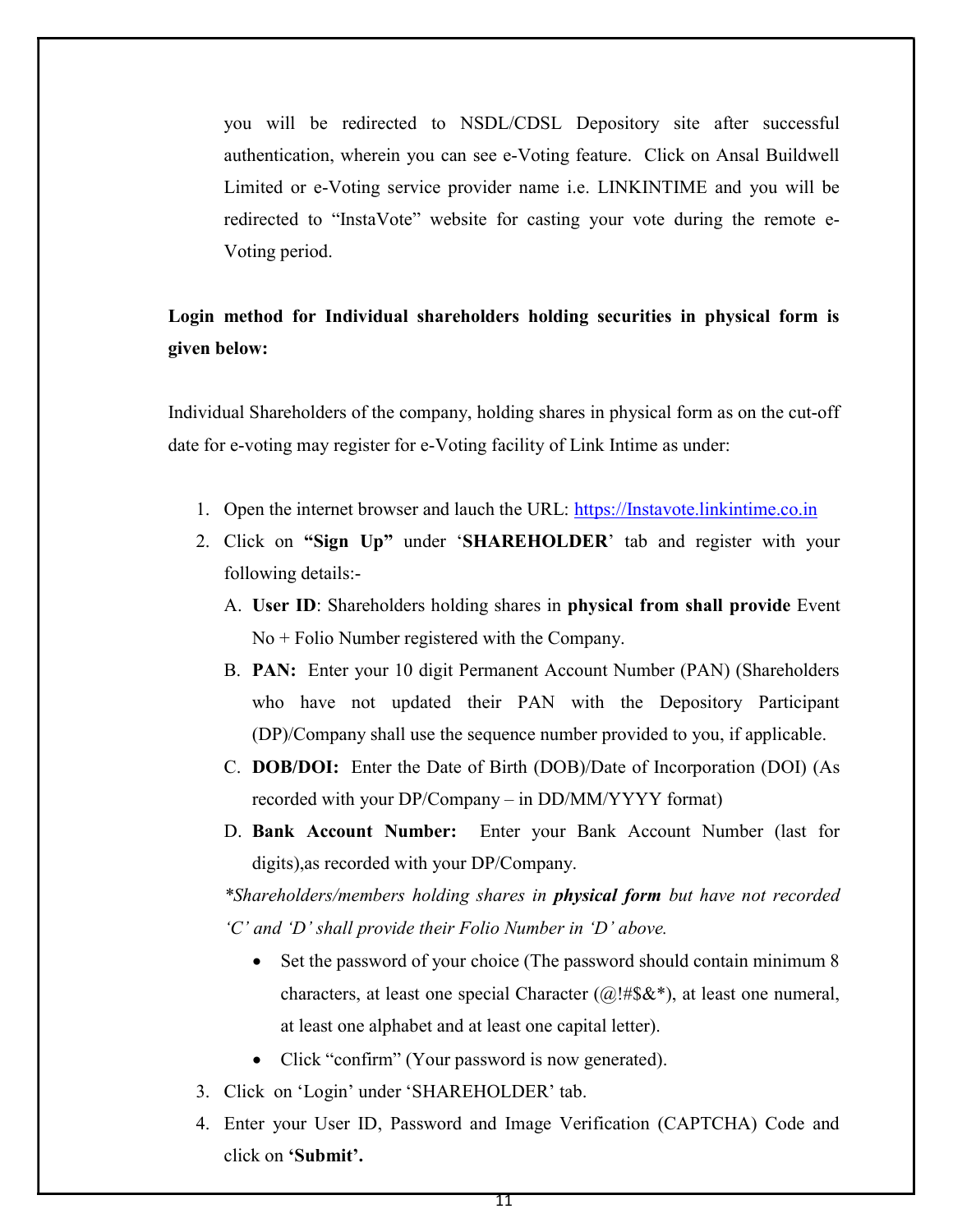### Cast your vote electronically:

- 1. After successful login, you will be able to see the notification for e-voting. Select 'View' icon.
- 2. E-voting page will appear.
- 3. Refer the Resolution description and cast your vote by selecting your desired option 'Favour/Against'(If you wish to view the entire Resolution details, click on the 'View Resolution' file link).
- 4. After selecting the desired option i.e. Favour/Against, click on 'Submit'. A confirmation box will be displayed. If you wish confirm your vote, click on 'Submit'. A confirmation box will be displayed. If you wish to confirm your vote, click on Yes, else, to change your vote, click on 'No' and accordingly modify your vote.

## Guidelines for Institutional shareholders:

Institutional shareholders (i.e. other than individuals, HUF, NRI etc.) and Custodians are required to log on the e-voting system of LIIPL at https://instavote.linkintime.co.in and register themselves as 'Custodian/Mutual Fund/Corporate Body'. They are also required to upload a scanned certified true copy of the board resolution/authority letter/power of attorney etc. together with attested specimen signature of the duly authorized representative(s) in PDF format in the 'Custodian/Mutual Fund/Corporate Body' login for the Scrutinizer to verify the same.

# Helpdesk for Individual Shareholders holding securities in physical mode/Institutional shareholders:

Shareholders facing any technical issue in login may contact Link Intime INSTAVOTE helpdesk by sending a request at enotices@linkintime.co.in or contact on :- Tel:022-49186000.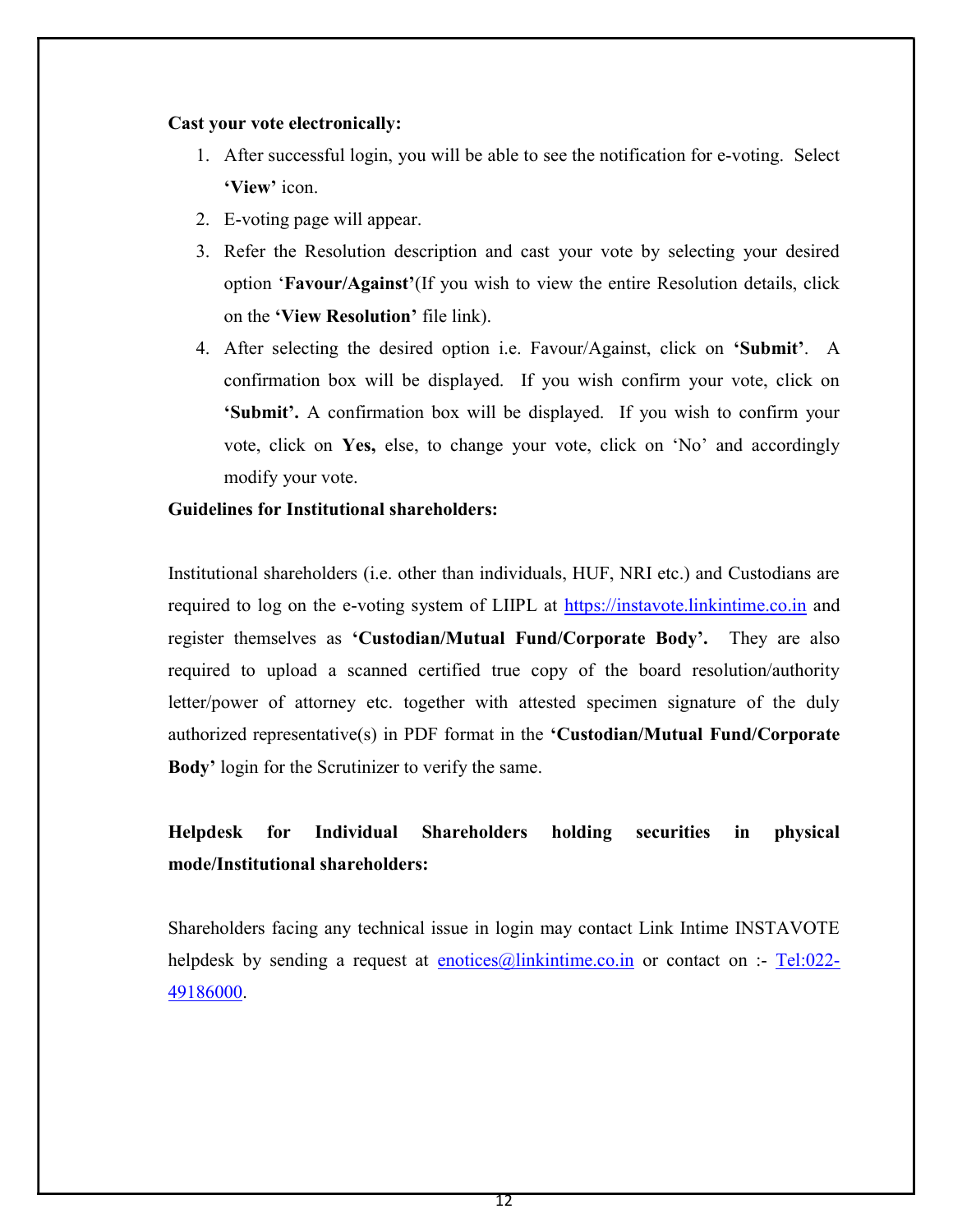## Helpdesk for Individual Shareholders holding securities in demat mode:

Individual Shareholders holding securities in demat mode may contact the respective helpdesk for any technical issues related to login through Depository i.e. NSDL and CDSL.

| <b>Login Type</b>                            | <b>Helpdesk details</b>                           |
|----------------------------------------------|---------------------------------------------------|
| Individual<br>holding<br>Shareholders        | Members facing any technical issue in login       |
| securities in demat mode with NSDL           | can contact NSDL helpdesk by sending a            |
|                                              | request at $evoting(Qnsdl.co.in)$ or call at toll |
|                                              | free no. 1800 1020 990 and 1800 22 44 30          |
| Individual<br>holding<br><b>Shareholders</b> | Members facing any technical issue in login       |
| securities in demat mode with CDSL           | can contact CDSL helpdesk by sending a            |
|                                              | request at helpdesk.evoting@cdslIndia.com or      |
|                                              | contact at 022-23058738 or 22-23058542-43.        |

# Individual Shareholders holding securities in Physical mode has forgotten the password:

If an Individual Shareholders holding securities in Physical mode has forgotten the USER ID [Login ID] or Password or both then the shareholder can use the "Forgot Password" option available on the e-Voting website of Link Intime: https://Instavote.linkintime.co.in

- Click on 'Login' under SHARE HOLDER tab and further Click 'forgot password?'
- Enter User ID, select Mode and Enter Image Verification code (CAPTCHA), Click on "SUBMIT".

In case shareholders is having valid email address, Password will be sent to his/her registered e-mail address. Shareholders can set the password of his/her choice by providing the information about the particulars of the Security Question and Answer, PAN, DOB/DOI, Bank Account Number (last four digits) etc. as mentioned above. The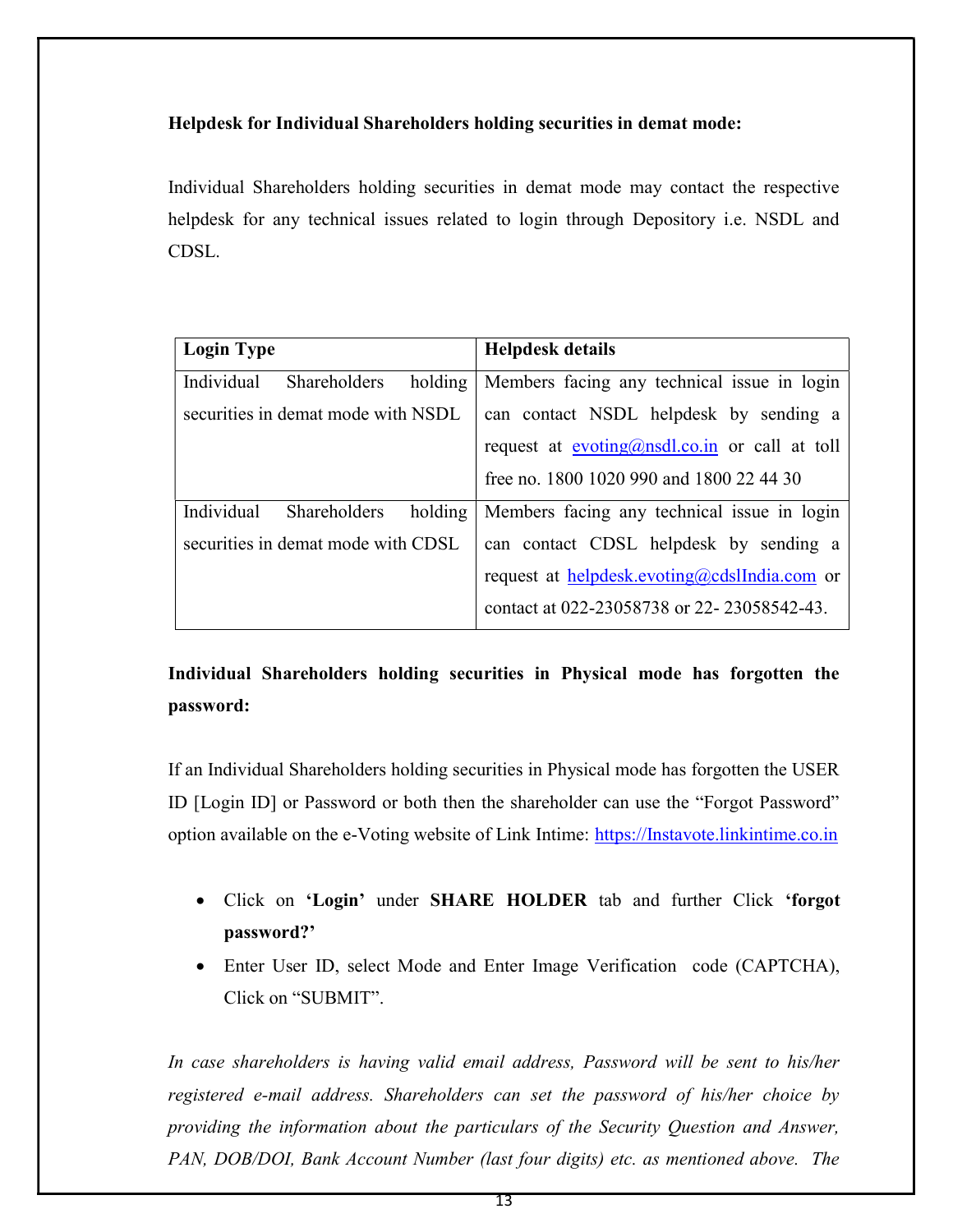password should contain minimum 8 characters, at least one Special character ( $\alpha$ !#&\*), at least one numeral, at least one alphabet and at least one capital letter.

User ID for Shareholders holding shares in Physical Form (i.e. Share Certificate): Your User ID is Event  $No + Folio$  Number registered with the Company

## Individual Shareholders holding securities in demat mode with NSDL/CDSL has forgotten the password:

Shareholders who are unable to retrieve Use ID/Password are advised to use Forget User ID and Forget Password option available at above mentioned depository/depository participant's website.

- $\triangleright$  It is strongly recommended not to share your password with any other person and take utmost care to keep your password confidential.
- $\triangleright$  For shareholders/members holding shares in physical form, the details can be used only for voting on the resolution contained in this Notice.
- $\triangleright$  During the voting period, shareholders/members can login any number of time till they have voted on the resolution(s) for a particular "Event".

# EXPLANATORY STATEMENT FOR ITEMS AS REQUIRED U/S 102 OF THE COMPANIES ACT, 2013 SETTING OUT ALL MATERIAL FACTS

### Item Nos. 1 and 2 (Ordinary Resolutions)

Shri Shobhit Charla (DIN: 00056364) holds the degree of BA Honours in Economics from Shri Ram College of Commerce, Delhi University and SME Programme from IIM Ahmedabad, 2007, has been appointed by the Board of Directors as an Additional Director w.e.f. 29<sup>th</sup> March, 2022.

Shri Shobhit Charla pursuant to the provisions of Sections 149, 196, 197 and 203 of the Companies Act, 2013 ("Act") and other applicable provisions, if any, of the Act, and the Companies (Appointment and Qualification of Directors) Rules, 2014 read with Schedule V including any statutory modifications or re-enactment(s) thereof for the time being in force) and SEBI (Listing Obligations & Disclosure Requirements) Regulations, 2015, as amended, ("LODR Regulations") and, provisions of the Articles of Association of the Company, as amended from time to time, appointed with effect from the 29<sup>th</sup> March,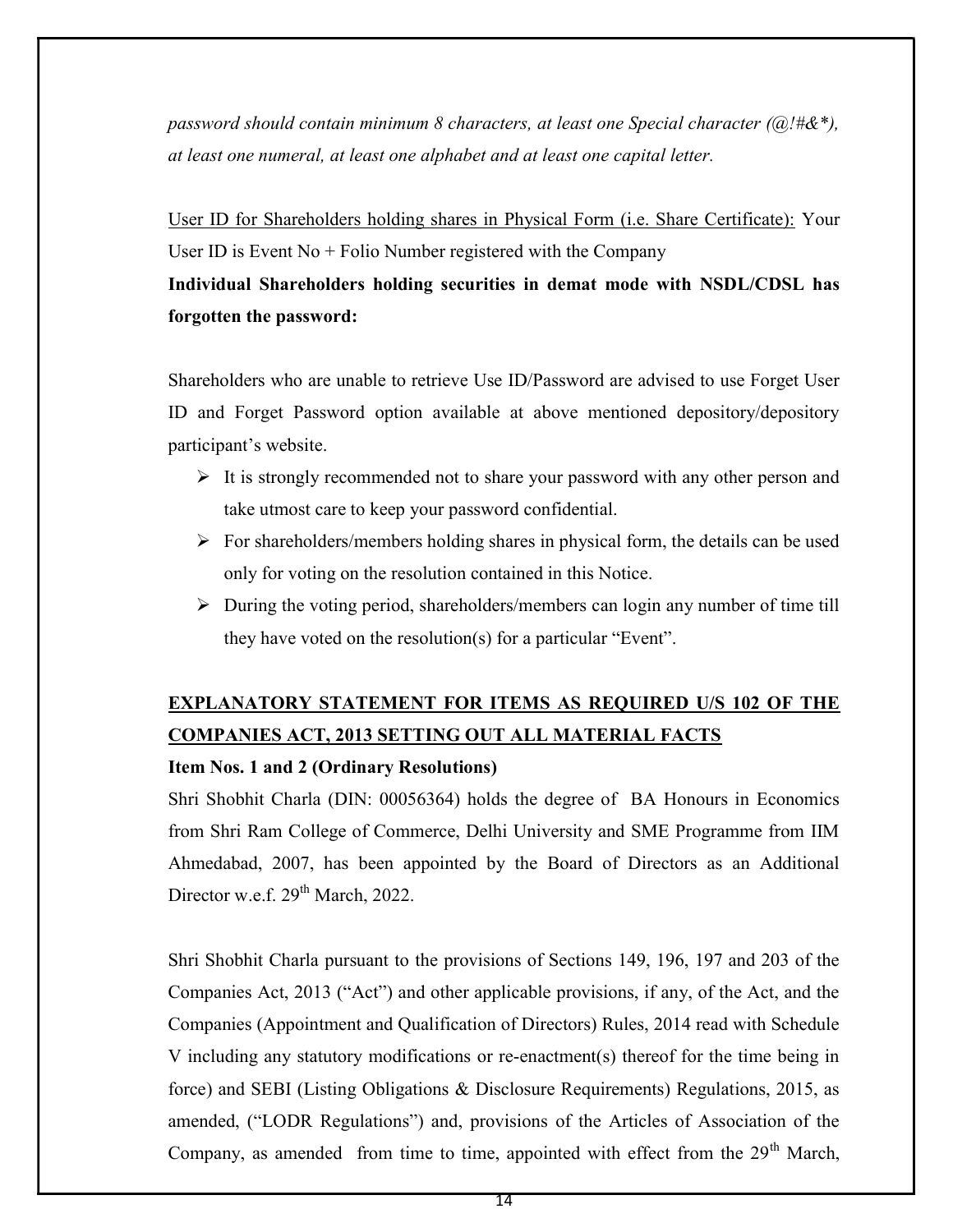2022, as Wholetime Director of the Company, for a period of 3 years, liable to retire by rotation with remuneration and other terms and conditions, as recommended/approved by the Nomination Committee and Board of Directors at their respective meetings held on  $29<sup>th</sup>$  March, 2022. He is designated as Wholetime Director of the Company.

Pursuant to Section 161 of the Companies Act, 2013 and the Companies (Appointment and Qualification of Directors) Rules, 2014 read with Article 105 of the Articles of Association of the Company, Shri Shobhit Charla, being Additional Director, holds office upto the date of Annual General Meeting to be held on or before  $30<sup>th</sup>$  September, 2022. Notice has been received from the member of the Company signifying his intention to propose him as a candidate for the office of Director of the Company. He has given a declaration that he is not debarred from holding the office of directors pursuant to any SEBI's Order or any other authority. Moreover, he is also not disqualified to become director under the Act.

In compliance with the provisions of Section 149 read with Schedule V of the Act, approval of the members is required for the appointments of Shri Shobhit Charla, as Wholetime Director of the Company, by way of passing an Ordinary Resolution, through Postal Ballot.

Shri Shobhit Charla is not holding any directorship/membership of a Committee in any other listed Company. He does not hold any shares of M/s Ansal Buildwell Ltd.. He is son-in-Law (daughter's husband) of Shri Gopal Ansal and Smt. Ritu Ansal, the Directors of the Company. He has attended the Board Meeting viz.  $29<sup>th</sup>$  March, 2022 in which he was appointed as Wholetime Director of the Company.

Brief resume of Shri Shobhit Charla giving details as to nature of expertise in specific functional area, shareholding in the Company, other Directorship, Membership/Chairmanship of Committees and other particular are enclosed with this notice as per Annexure-1.

All documents referred to in the resolutions including Memorandum and Articles of Association shall be posted on the website of the Company www.ansalabl.com and be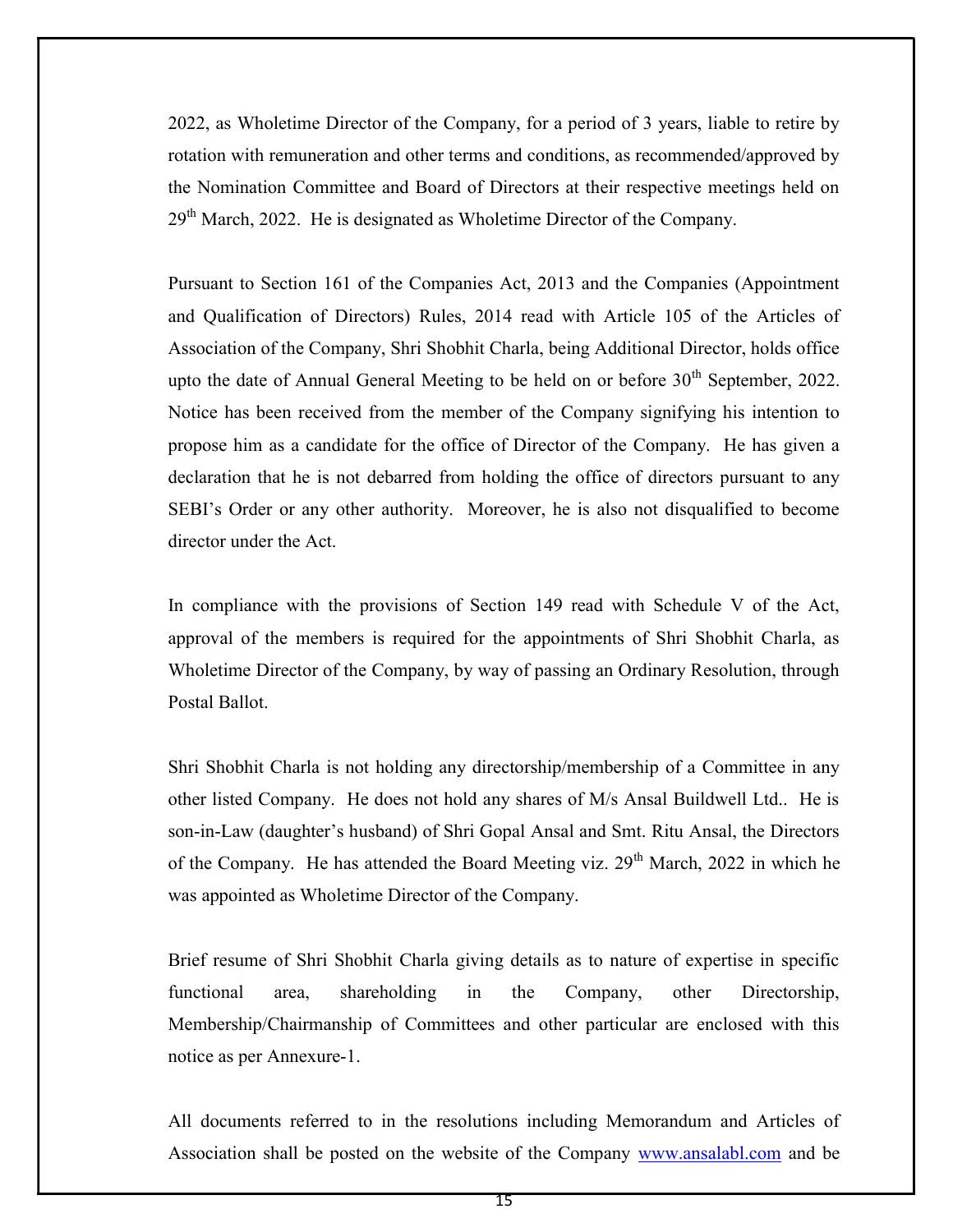available for inspection until last date of E-voting of this Postal Ballot i.e. Monday, the 30<sup>th</sup> May, 2022.

Yours Directors recommend passing the proposed Resolutions as set out in Item No. 1 & 2 as Ordinary Resolutions.

Save and except Shri Shobhit Charla (DIN: 00056364) and Shri Gopal Ansal and Smt. Ritu Ansal, Directors, none of the other Directors, Key Managerial Personnel of the Company, and/or their relatives are concerned or interested, financially or otherwise in these proposed Ordinary Resolution/s.

> By and on behalf of the Board of Director For Ansal Buildwell Ltd.

Sd/-

 (Ashok Babu) Sr.VP & Company Secretary FCS -2328

Regd. Office: 118, UFF, Prakashdeep Building, 7, Tolstoy Marg, New Delhi-110 001

Date:  $29<sup>th</sup> March$ , 2022 Place: New Delhi